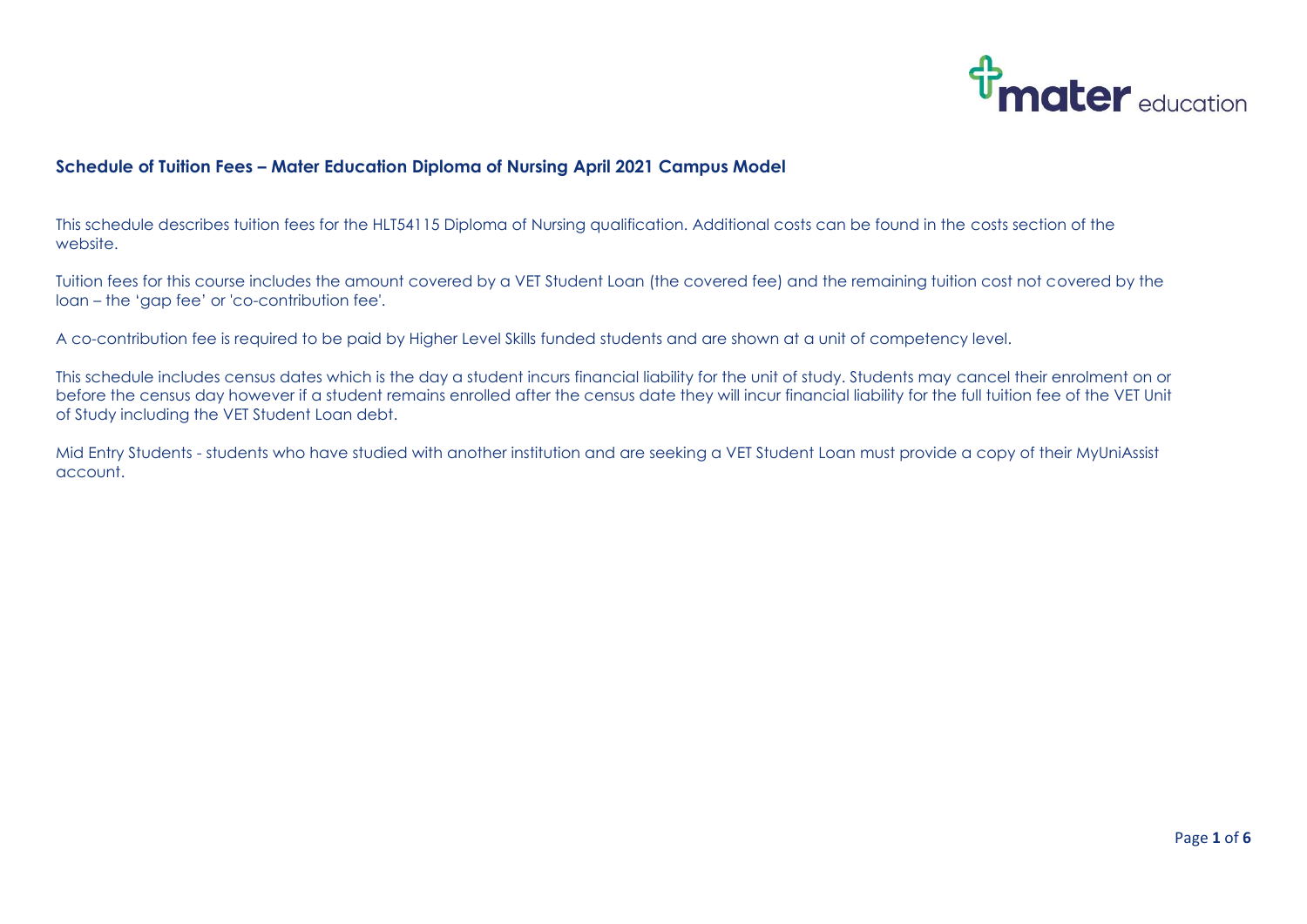

## **Delivery Location: Brisbane Campus Model**

**Program Duration**: 18 months (April 2021 - September 2022) **Cohort:** Full time B2021B - Students who commence study in April 2021 **Full cost of course** \$23 500 **Full cost of course Higher Level Skills Non concessional subsidy** \$14 960

**Full cost of course Higher Level Skills Concessional subsidy** \$13 130

| Semester one                               |                                     |              |                   |                              |                 |                    |                                                        |                                       |                     |  |  |
|--------------------------------------------|-------------------------------------|--------------|-------------------|------------------------------|-----------------|--------------------|--------------------------------------------------------|---------------------------------------|---------------------|--|--|
| <b>VET Unit of</b><br><b>Study</b><br>Code | <b>Unit of Study</b><br><b>Name</b> | <b>EFTSL</b> | <b>Start Date</b> | <b>Census</b><br><b>Date</b> | <b>End Date</b> | <b>Tuition Fee</b> | <b>Maximum</b><br><b>VET</b><br><b>Student</b><br>Loan | <b>Student</b><br><b>Contribution</b> | <b>Payment Type</b> |  |  |
| <b>FTC21BS1</b>                            | Semester                            | 0.625        | 12/04/2021        | 14/05/2021                   | 19/09/2021      | \$9 400.00         | \$6 430.80                                             | \$2 969.20                            | Full fee            |  |  |
| FTC21BSS1                                  | Semester 1                          | 0.625        | 12/04/2021        | 4/05/2021                    | 19/09/2021      | \$5 984.00         | \$5 644.00                                             | \$340.00                              | Non concessional    |  |  |
| FTC21BCS1                                  | Semester 1                          | 0.625        | 12/04/2021        | 14/05/2021                   | 19/09/2021      | \$5 252.00         | \$4 962.00                                             | \$290.00                              | Concessional        |  |  |

| Semester two                               |                                     |              |                   |                              |                 |                    |                                                 |                                       |                     |  |  |
|--------------------------------------------|-------------------------------------|--------------|-------------------|------------------------------|-----------------|--------------------|-------------------------------------------------|---------------------------------------|---------------------|--|--|
| <b>VET Unit of</b><br><b>Study</b><br>Code | <b>Unit of Study</b><br><b>Name</b> | <b>EFTSL</b> | <b>Start Date</b> | <b>Census</b><br><b>Date</b> | <b>End Date</b> | <b>Tuition Fee</b> | <b>Maximum</b><br>VET<br><b>Student</b><br>Loan | <b>Student</b><br><b>Contribution</b> | <b>Payment Type</b> |  |  |
| <b>FTC21BS2</b>                            | Semester 2                          | 0.375        | 27/09/2021        | 3/11/2021                    | 3/04/2022       | \$5 640.00         | \$3858.48                                       | \$1781.52                             | Full fee            |  |  |
| FTC21BSS2                                  | Semester 2                          | 0.375        | 27/09/2021        | 3/11/2021                    | 3/04/2022       | \$3 590.40         | \$3 386.40                                      | \$204.00                              | Non concessional    |  |  |
| FTC21BCS2                                  | Semester 2                          | 0.375        | 27/09/2021        | 3/11/2021                    | 3/04/2022       | \$3 151.20         | \$2 977.20                                      | \$174.00                              | Concessional        |  |  |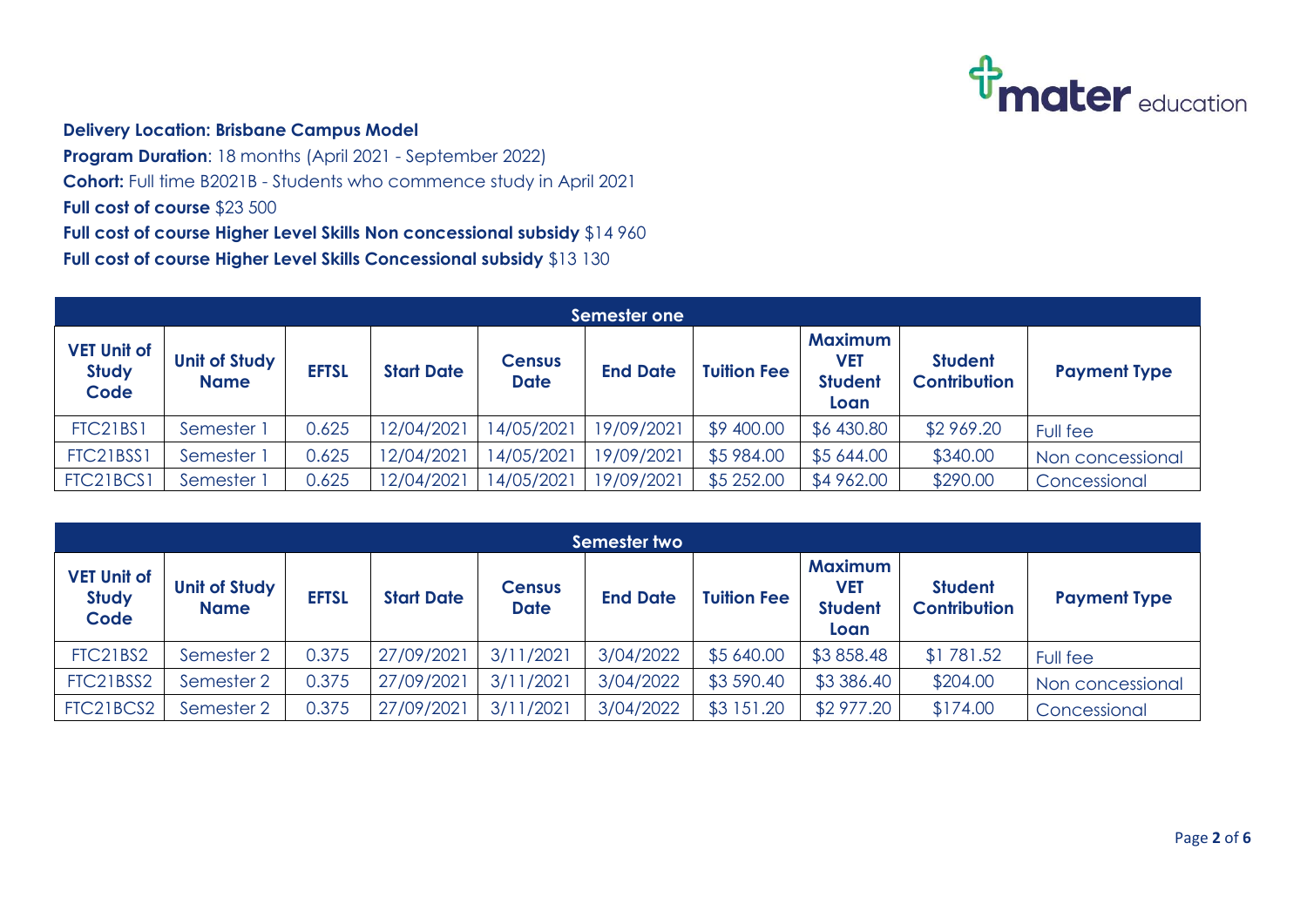

| <b>Semester three</b>                      |                                     |              |                   |                              |                 |                    |                                                        |                                       |                     |  |  |
|--------------------------------------------|-------------------------------------|--------------|-------------------|------------------------------|-----------------|--------------------|--------------------------------------------------------|---------------------------------------|---------------------|--|--|
| <b>VET Unit of</b><br><b>Study</b><br>Code | <b>Unit of Study</b><br><b>Name</b> | <b>EFTSL</b> | <b>Start Date</b> | <b>Census</b><br><b>Date</b> | <b>End Date</b> | <b>Tuition Fee</b> | <b>Maximum</b><br><b>VET</b><br><b>Student</b><br>Loan | <b>Student</b><br><b>Contribution</b> | <b>Payment Type</b> |  |  |
| FTC21BS3                                   | Semester 3                          | 0.5          | 1/04/2022         | 3/05/2022                    | 18/09/2022      | \$8 460.00         | \$5787.72                                              | \$2 672.28                            | Full fee            |  |  |
| FTC21BSS3                                  | Semester 3                          | 0.5          | 1/04/2022         | 3/05/2022                    | 18/09/2022      | \$5 385.60         | \$5 079.60                                             | \$306.00                              | Non concessional    |  |  |
| FTC21BCS3                                  | Semester 3                          | 0.5          | 1/04/2022         | 3/05/2022                    | 18/09/2022      | \$4726.80          | \$4 465.80                                             | \$261.00                              | Concessional        |  |  |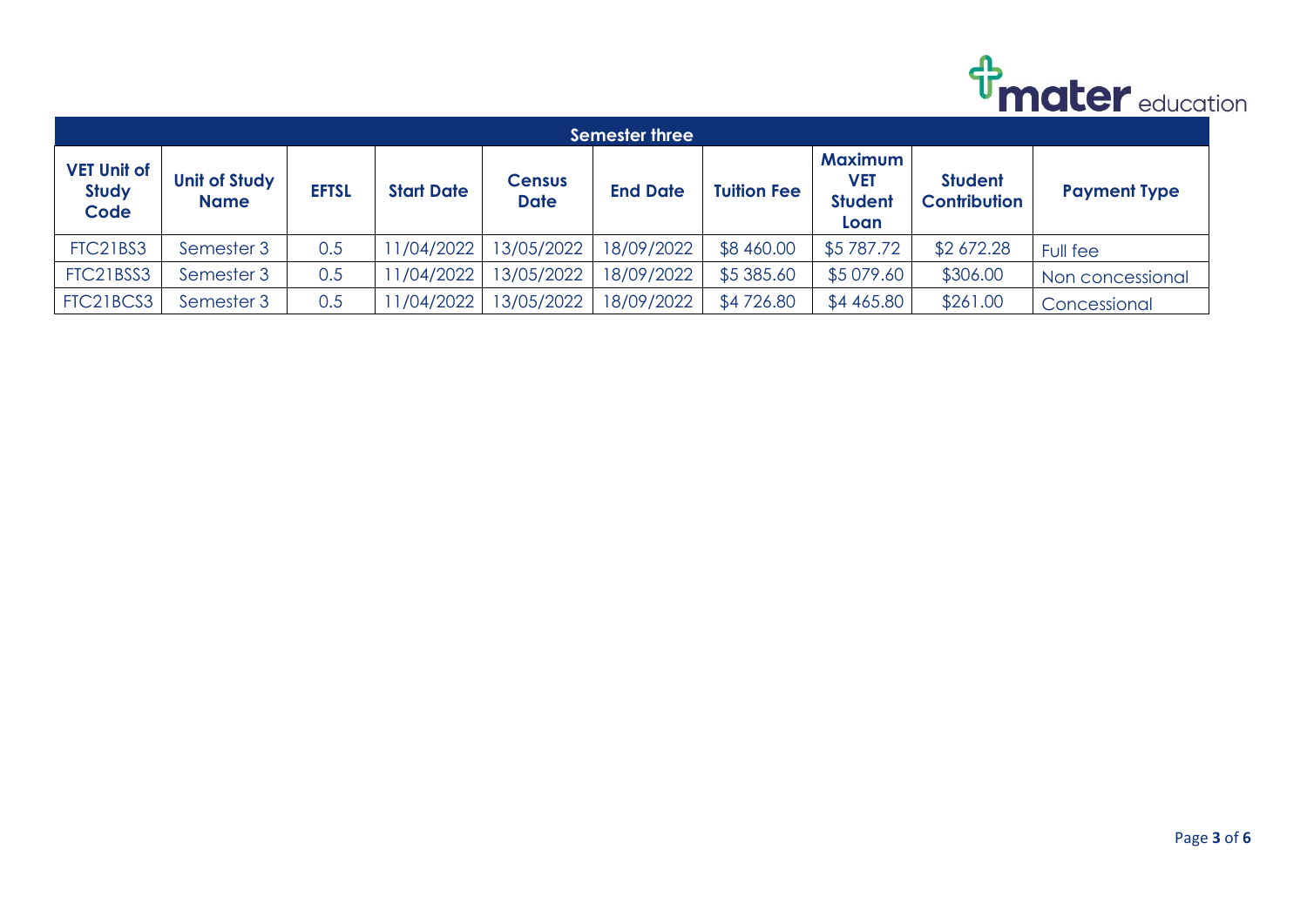

| Gap / Co-contribution Fees per Unit (including RPL) |                                 |                 |                       |          |                 |                 |                |         |  |  |  |
|-----------------------------------------------------|---------------------------------|-----------------|-----------------------|----------|-----------------|-----------------|----------------|---------|--|--|--|
| <b>Upfront payment required</b>                     |                                 |                 |                       |          |                 |                 |                |         |  |  |  |
|                                                     |                                 |                 | (gap/co-contribution) |          |                 |                 |                |         |  |  |  |
| <b>Unit Code</b>                                    | <b>Unit Name</b>                | <b>Full fee</b> | <b>Non-Con</b>        | Con      | <b>Semester</b> | <b>Full fee</b> | <b>Non-Con</b> | Con     |  |  |  |
|                                                     | Comply with infection           |                 |                       |          |                 |                 |                |         |  |  |  |
|                                                     | prevention and control          |                 |                       |          | Semester        |                 |                |         |  |  |  |
| <b>HLTINFOO1</b>                                    | policies and procedures         | \$940.00        | \$598.40              | \$525.20 |                 | \$308.16        | \$34.00        | \$29.00 |  |  |  |
|                                                     | Follow safe work                |                 |                       |          |                 |                 |                |         |  |  |  |
|                                                     | practices for direct client     |                 |                       |          | Semester        |                 |                |         |  |  |  |
| HLTWHS002                                           | care                            | \$940.00        | \$598.40              | \$525.20 |                 | \$308.16        | \$34.00        | \$29.00 |  |  |  |
|                                                     |                                 |                 |                       |          | Semester        |                 |                |         |  |  |  |
| CHCDIV001                                           | Work with diverse people        | \$940.00        | \$598.40              | \$525.20 |                 | \$308.16        | \$34.00        | \$29.00 |  |  |  |
|                                                     | Promote Aboriginal              |                 |                       |          |                 |                 |                |         |  |  |  |
|                                                     | and/or Torres Strait            |                 |                       |          | Semester        |                 |                |         |  |  |  |
| CHCDIV002                                           | <b>Islander cultural safety</b> | \$940.00        | \$598.40              | \$525.20 |                 | \$308.16        | \$34.00        | \$29.00 |  |  |  |
|                                                     | Confirm physical health         |                 |                       |          | Semester        |                 |                |         |  |  |  |
| HLTAAP002                                           | status                          | \$940.00        | \$598.40              | \$525.20 |                 | \$308.16        | \$34.00        | \$29.00 |  |  |  |
|                                                     | Apply communication             |                 |                       |          | Semester        |                 |                |         |  |  |  |
| HLTENN002                                           | skills in nursing practice      | \$940.00        | \$598.40              | \$525.20 |                 | \$308.16        | \$34.00        | \$29.00 |  |  |  |
|                                                     | Perform clinical                |                 |                       |          |                 |                 |                |         |  |  |  |
|                                                     | assessment and                  |                 |                       |          |                 |                 |                |         |  |  |  |
|                                                     | contribute to planning          |                 |                       |          | Semester        |                 |                |         |  |  |  |
| HLTENN003                                           | nursing care                    | \$940.00        | \$598.40              | \$525.20 |                 | \$308.16        | \$34.00        | \$29.00 |  |  |  |
|                                                     | Reflect on and improve          |                 |                       |          |                 |                 |                |         |  |  |  |
|                                                     | own professional                |                 |                       |          | Semester        |                 |                |         |  |  |  |
| CHCPRP003                                           | practice                        | \$940.00        | \$598.40              | \$525.20 |                 | \$308.16        | \$34.00        | \$29.00 |  |  |  |
|                                                     | Practice nursing within         |                 |                       |          |                 |                 |                |         |  |  |  |
|                                                     | the Australian heath care       |                 |                       |          | Semester        |                 |                |         |  |  |  |
| HLTENN001                                           | system                          | \$940.00        | \$598.40              | \$525.20 |                 | \$308.16        | \$34.00        | \$29.00 |  |  |  |
|                                                     | Implement and monitor           |                 |                       |          | Semester        |                 |                |         |  |  |  |
| HLTENN013                                           | care of the older person        | \$940.00        | \$598.40              | \$525.20 |                 | \$308.16        | \$34.00        | \$29.00 |  |  |  |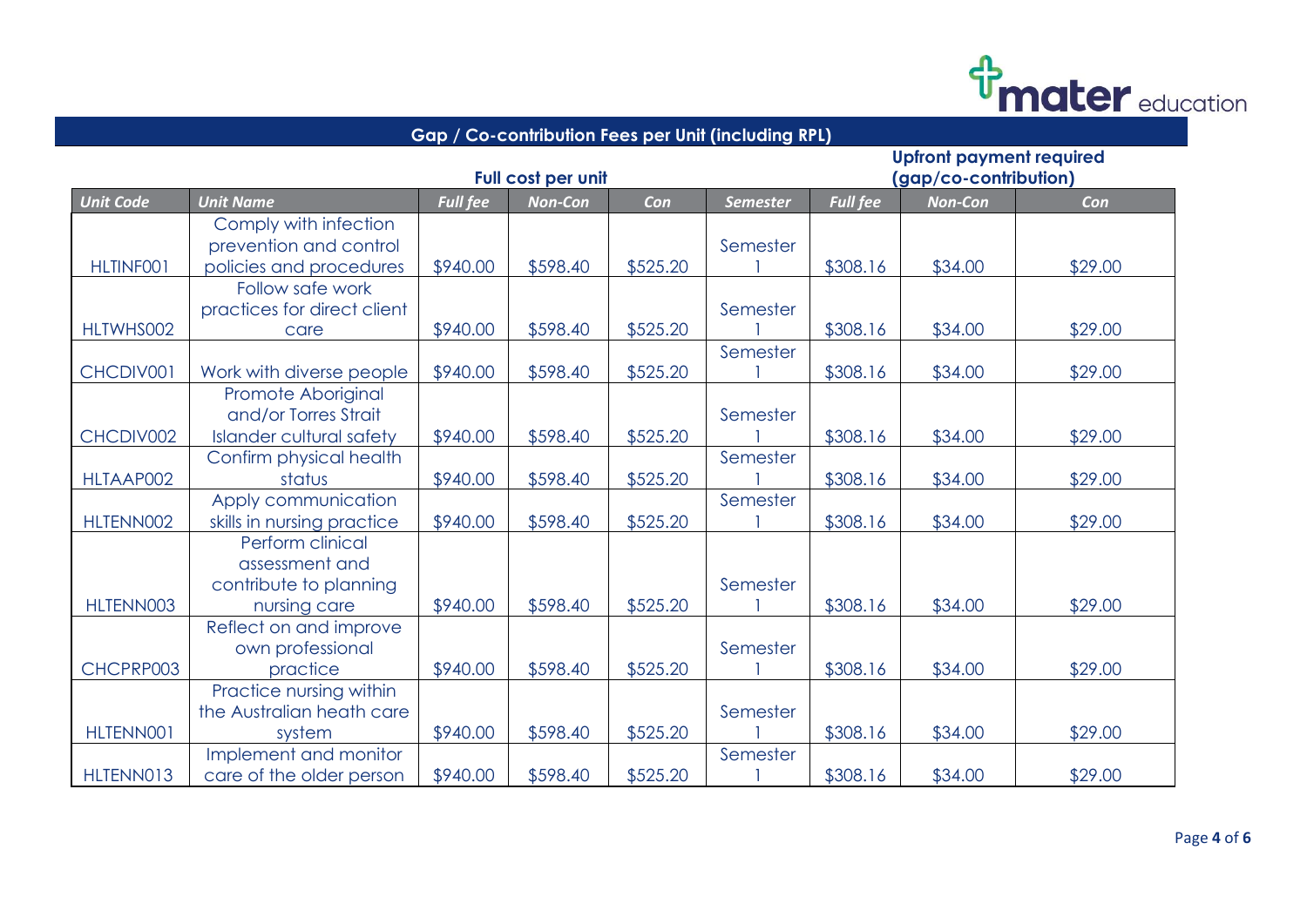

|           |                           |          |          |          |                |          |         | LLUJUJ CUU |  |
|-----------|---------------------------|----------|----------|----------|----------------|----------|---------|------------|--|
|           | Administer and monitor    |          |          |          |                |          |         |            |  |
|           | medicines and             |          |          |          | Semester       |          |         |            |  |
| HLTENN007 | intravenous therapy       | \$940.00 | \$598.40 | \$525.20 | $\overline{2}$ | \$308.16 | \$34.00 | \$29.00    |  |
|           | Apply legal and ethical   |          |          |          |                |          |         |            |  |
|           | parameters to nursing     |          |          |          | Semester       |          |         |            |  |
| HLTENN008 | practice                  | \$940.00 | \$598.40 | \$525.20 | $\overline{2}$ | \$308.16 | \$34.00 | \$29.00    |  |
|           | Analyse and respond to    |          |          |          | Semester       |          |         |            |  |
| HLTAAP003 | client health information | \$940.00 | \$598.40 | \$525.20 | $\overline{2}$ | \$308.16 | \$34.00 | \$29.00    |  |
|           | Implement, monitor and    |          |          |          |                |          |         |            |  |
|           | evaluate nursing care     |          |          |          | Semester       |          |         |            |  |
| HLTENN004 | plans                     | \$940.00 | \$598.40 | \$525.20 | $\overline{2}$ | \$308.16 | \$34.00 | \$29.00    |  |
|           | Implement and monitor     |          |          |          |                |          |         |            |  |
|           | care for a person with    |          |          |          | Semester       |          |         |            |  |
| HLTENN011 | acute health problems     | \$940.00 | \$598.40 | \$525.20 | $\overline{2}$ | \$308.16 | \$34.00 | \$29.00    |  |
|           | Implement and monitor     |          |          |          |                |          |         |            |  |
|           | care for a person with    |          |          |          | Semester       |          |         |            |  |
| HLTENN012 | chronic health problems   | \$940.00 | \$598.40 | \$525.20 | $\overline{2}$ | \$308.16 | \$34.00 | \$29.00    |  |
|           | Research and apply        |          |          |          | Semester       |          |         |            |  |
| CHCPOL003 | evidence to practice      | \$940.00 | \$598.40 | \$525.20 | 3              | \$308.16 | \$34.00 | \$29.00    |  |
|           | Contribute to nursing     |          |          |          |                |          |         |            |  |
|           | care of a person with     |          |          |          | Semester       |          |         |            |  |
| HLTENN005 | complex needs             | \$940.00 | \$598.40 | \$525.20 | 3              | \$308.16 | \$34.00 | \$29.00    |  |
|           | Apply principles of       |          |          |          |                |          |         |            |  |
|           | wound management in       |          |          |          | Semester       |          |         |            |  |
| HLTENN006 | the clinical environment  | \$940.00 | \$598.40 | \$525.20 | 3              | \$308.16 | \$34.00 | \$29.00    |  |
|           | Implement and monitor     |          |          |          |                |          |         |            |  |
|           | care for a person with    |          |          |          | Semester       |          |         |            |  |
| HLTENN009 | mental health conditions  | \$940.00 | \$598.40 | \$525.20 | 3              | \$308.16 | \$34.00 | \$29.00    |  |
|           | Apply nursing practice in |          |          |          |                |          |         |            |  |
|           | the primary health care   |          |          |          | Semester       |          |         |            |  |
| HLTENN015 | setting                   | \$940.00 | \$598.40 | \$525.20 | 3              | \$308.16 | \$34.00 | \$29.00    |  |
|           | Apply a palliative        |          |          |          | Semester       |          |         |            |  |
| HLTENN010 | approach in nursing care  | \$940.00 | \$598.40 | \$525.20 | 3              | \$308.16 | \$34.00 | \$29.00    |  |